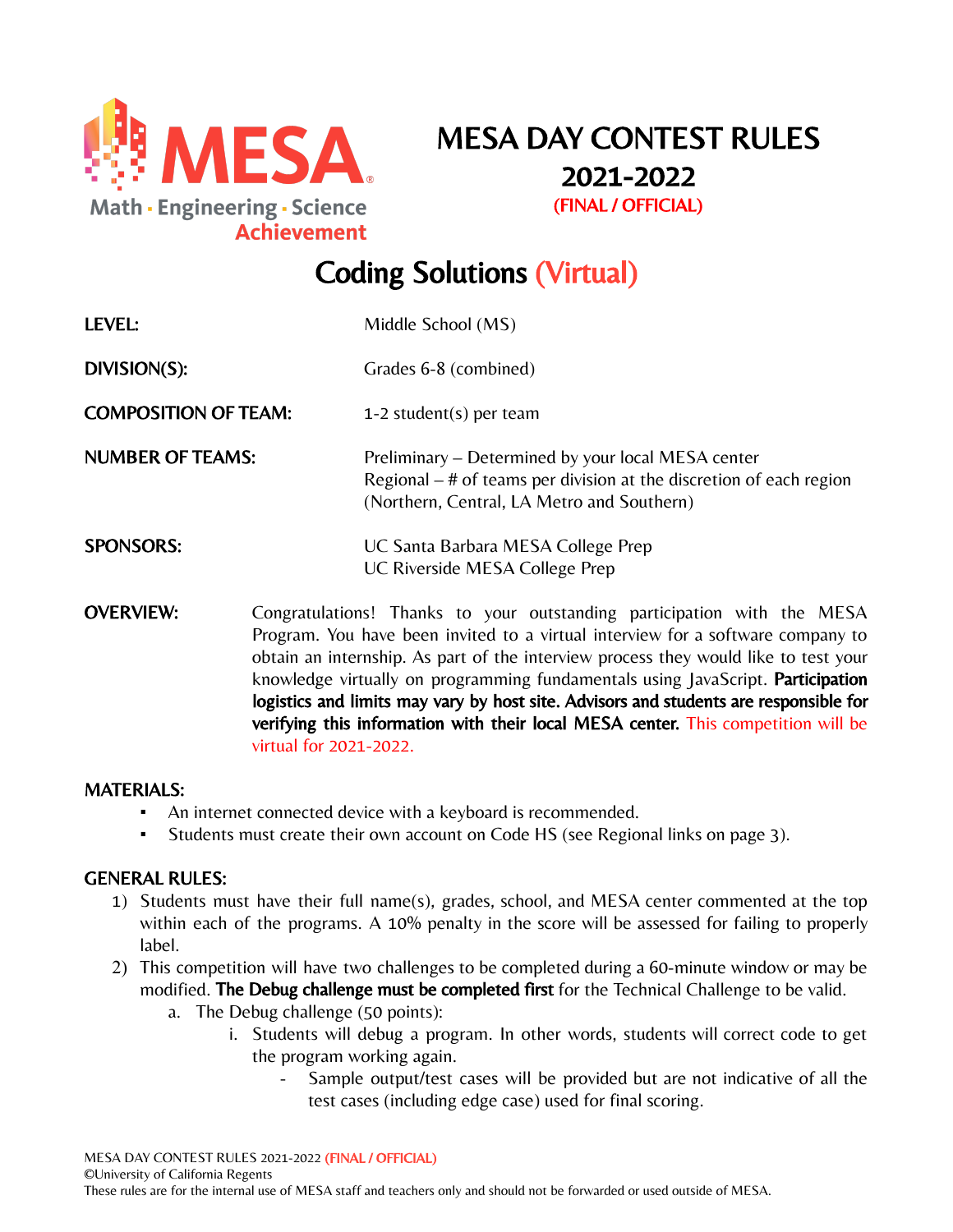- ii. Teams will be awarded 10 points for each test case their submission passes. There will be 5 hidden test cases.
- b. The Technical Challenge (50 points):
	- i. Students will create a program that creates the desired output based on the prompt provided.
	- ii. Teams will be awarded 10 points for each test case their submission Passes. There will be 5 hidden test cases.
- 3) To be eligible to compete in this competition at least one individual in the team must have completed at least 60% of MESA Day JavaScript Course Assignments on the **specified CodeHS** course (see "Enrollment Links" attachment/appendix) one week before the contest date.

# JUDGING:

- 1) Teams will have one single 60-minute block to complete both the debugging and the technical challenge.
- 2) It is the responsibility of the student(s) to log in and enroll in the appropriate "Course."
- 3) The challenges will be scheduled to be published to start and to end at a time and date specified by the hosting MESA Center.
- 4) Students will have 60 minutes to complete the following tasks:
	- a. To debug code to produce the desired outputs without radically altering the code (i.e., creating a new program from scratch).
	- b. To create a program that would produce the desired output(s).
- 5) Teams may submit their completed programs as soon as they like or make revisions within the time block but their last submission for each challenge will be used to determine the winners.
- 6) The final submission will be the last project that was submitted before time runs out.
- 7) Winners will be determined based on the following order:
	- a. The first individual or team based on timestamp to
		- i. Successfully submit programs that pass all test cases for both challenges.
		- ii. Successfully submit programs that pass all debugging test cases and have the most test cases passed for the technical challenge.
		- iii. Submit debugging programs that pass the most cases.
- 8) TIEBREAKERS: In an event of a tie, the team that submitted their final submission first takes priority.
- 9) If no teams are successful, no awards will be given.
- 10) All testing of code will occur within CodeHS.

# AWARDS:

- Medals will be awarded for  $1^{st}$ ,  $2^{nd}$ , and  $3^{rd}$  place based on the Grand Total.
- Please check with your MESA center to determine the number of teams that advance to Regional MESA Day.

# ATTACHMENTS/APPENDIX:

- Topics Student(s) Need to Know
- Resources
- Enrollment Links
- Specification and Score Sheet for Coding Solutions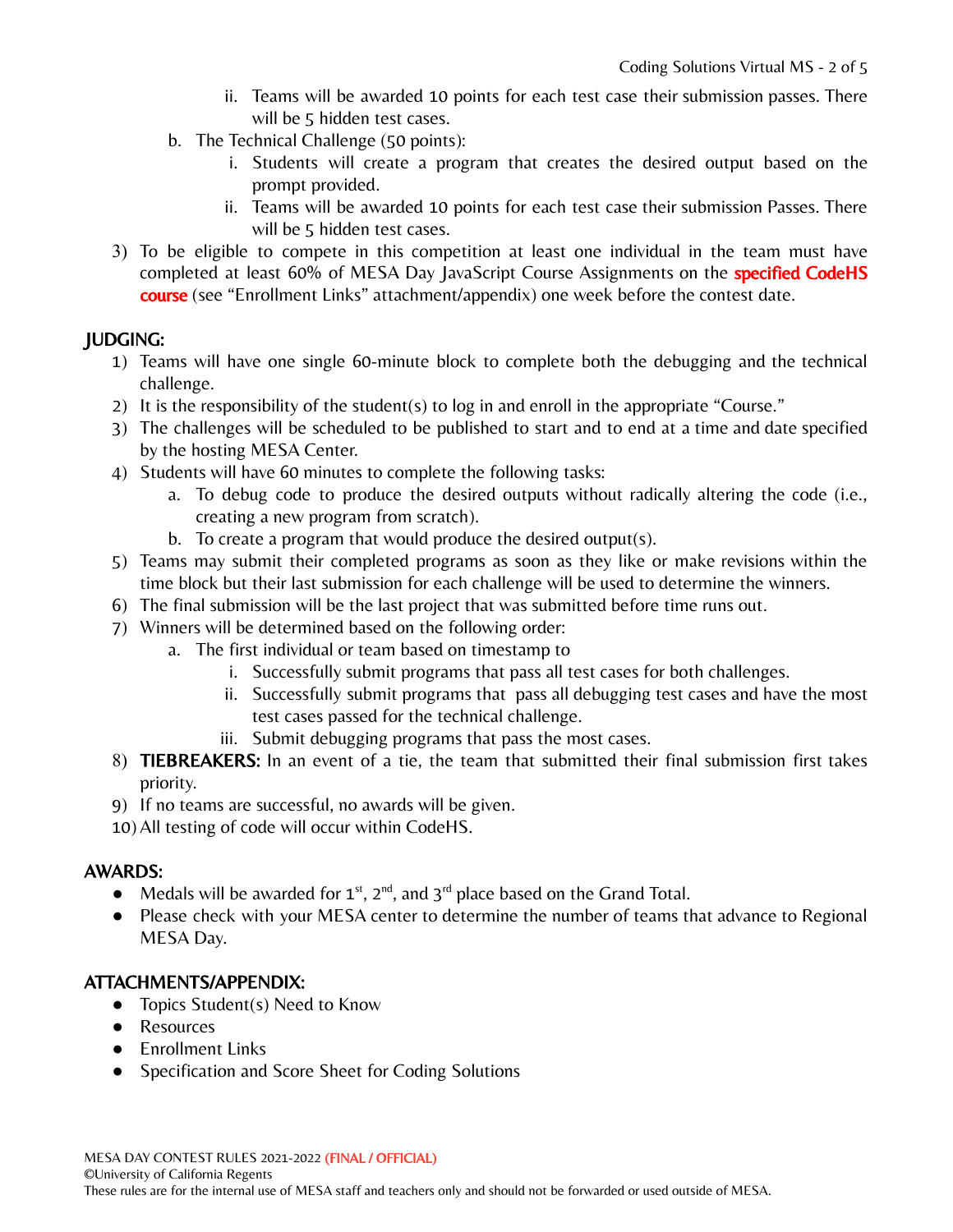# Topics Student Need to Know

- Math operators
- User input/output
- Control and conditional statements
- Loops, iterations and nesting
- Boolean Algebra
- Functions

## **Resources**

- <https://www.sololearn.com/course/javascript>
- <https://www.w3schools.com/js/default.asp>
- <https://learnjavascript.online/>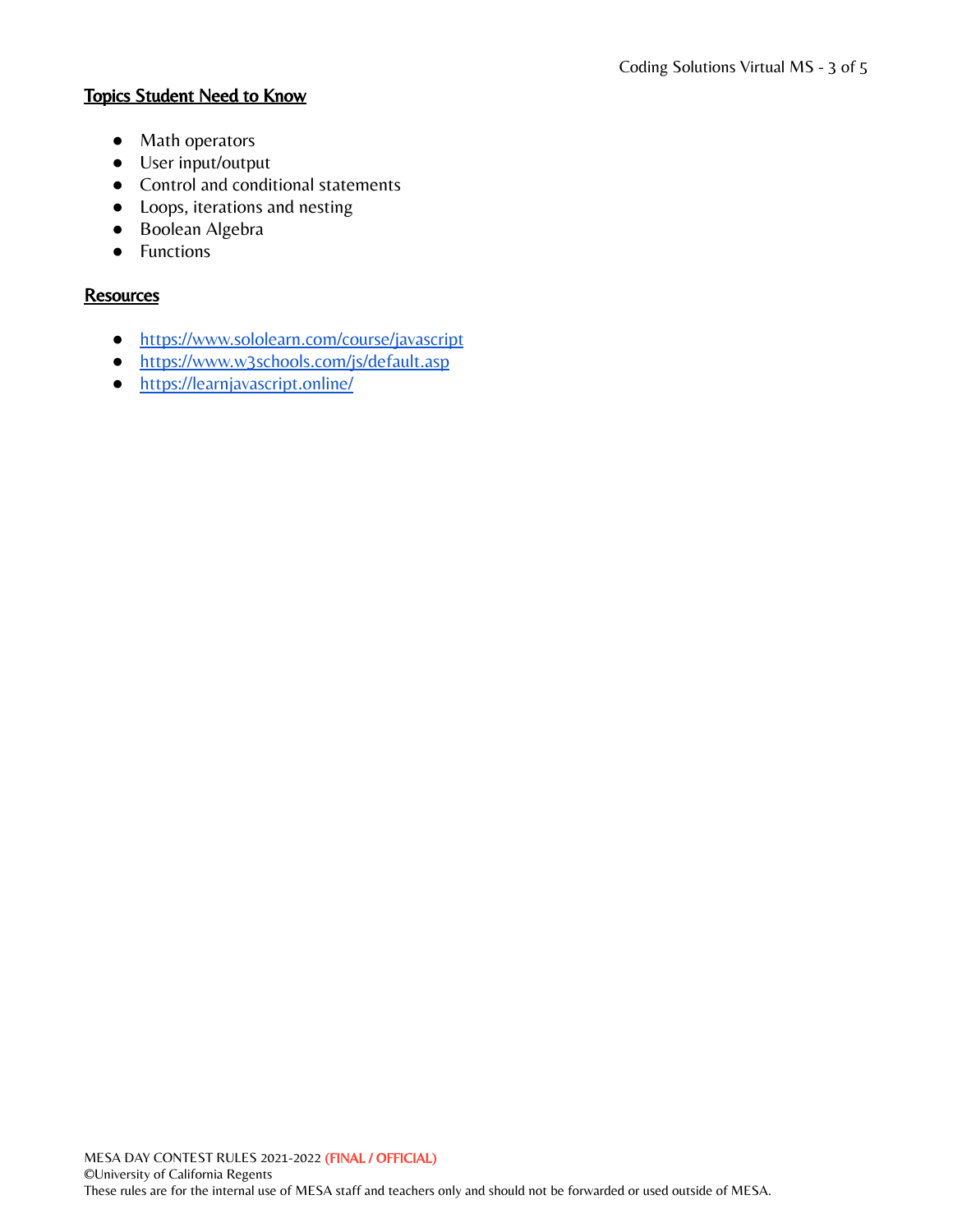# **ENROLLMENT LINKS**

When enrolling in CodeHS, please include your **MESA CENTER and SCHOOL** in your registration. See below for example:

| <b>Account Settings</b>                                                                                                                                                                                              |
|----------------------------------------------------------------------------------------------------------------------------------------------------------------------------------------------------------------------|
| None $\sim$<br>Title:<br>First Name: Enrique<br>Last Name: UCSB SBHS Guzman<br>Email:<br>Username:<br>Your username is how you log in to your account.<br>You also get a site at yourusername.codehs.me<br>Sections: |

Courses have been created to match the MESA region your host center is affiliated with. Please register for your appropriate course:

**Northern California:** For students affiliated with Ukiah, RISE, CSU East Bay, San Jose State, University of the Pacific, UC Davis, UCSF

Northern Region: <https://codehs.com/go/6D287>

**Central California:** For students affiliated with Fresno State, UCSB, UCSC

Central Region: <https://codehs.com/go/73BF5>

**Los Angeles Metro Area:** For students affiliated with USC, UCLA, CSULB, CSULA

LA Metro: <https://codehs.com/go/94B86>

**Southern CAArea:** For students affiliated with UCI, UCR, Imperial Valley, San Diego State University

South Region: <https://codehs.com/go/1B750>